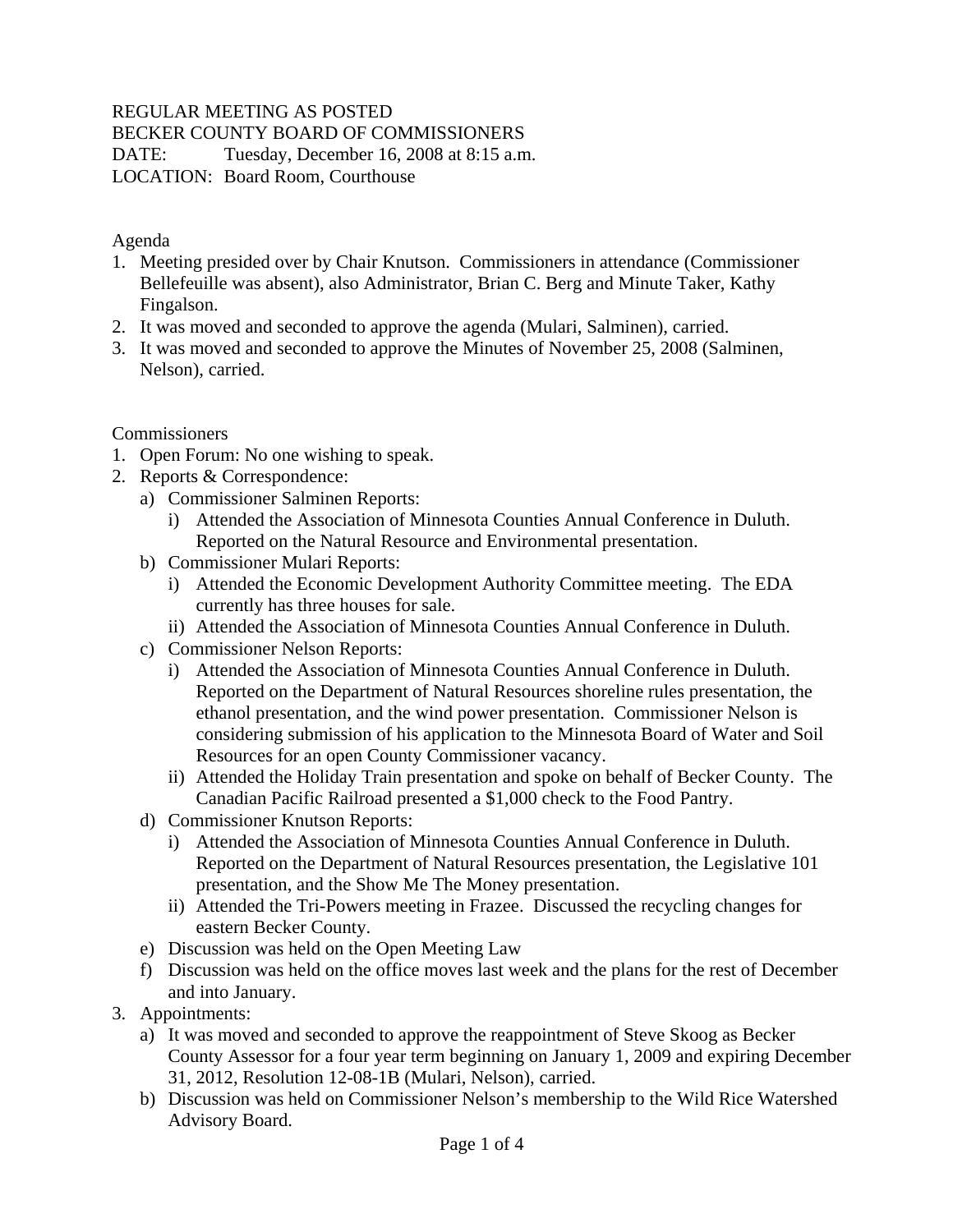- 4. It was moved and seconded to approve the Schedule of Meetings for 2009, Resolution 12-08- 1A (Nelson, Knutson), carried.
- 5. It was moved and seconded to approve the Letter of Support to the Minnesota Department of Human Services for Sunnyside Care Center to de-license seven beds (Salminen, Nelson), carried.

Auditor-Treasurer

1. There were no licenses or permits.

Finance Committee Minutes

- 1. It was moved and seconded to approve the Claims (Salminen, Nelson), carried.
- 2. A discussion on Commissioner Compensation for 2009 was held by the Commissioners on Finance and they will bring a Resolution to the next Board meeting for consideration and requested input from the Board.
- 3. It was recommended by the Finance Committee that Sunnyside Care Center pursue a license to expand assisted living services to the Lake Park area.
- 4. It was recommended by the Finance Committee to approve the Letter of Support for delicensing of seven beds at Sunnyside Care Center.
- 5. It was recommended by the Finance Committee to approve the cost for a stress management training speaker in January 2009 for Human Services.
- 6. It was recommended by the Finance Committee to approve the purchase of Champ software for Community Health.
- 7. It was moved and seconded to approve the Information Technology  $4<sup>th</sup>$  Quarter computer purchases for eight computers and one monitor (one computer for Highway, two computers and a monitor for Human Services, five computers for the Sheriffs office to replace two deputy computers, one jail computer, one investigators computer, and one administrative staff computer) for a total of \$3,791 (Salminen, Mulari), carried.
- 8. It was moved and seconded to approve the Information Technology telephone software upgrade that includes a backup call manager for Human Services in the amount of \$15,843.40 (Salminen, Knutson), carried.
- 9. It was recommended by the Finance Committee to approve the Environmental solid waste fees, Resolution 12-08-1D.
- 10. It was recommended by the Finance Committee to approve the Environmental purchase of a used 1998 Nissan fork lift priced at \$15,750.
- 11. It was recommended by the Finance Committee to approve the Environmental request for proposals for the Transfer Station design.
- 12. It was moved and seconded to approve Bob Bristlin & Son Change Orders #005 in the amount of \$11,790; Change Order #006 in the amount of \$8,009.68; and Change Order #007 in the amount of \$9,866 (Salminen, Nelson), carried.
- 13. There was no recommendation by the Finance Committee at this time regarding the mileage rate discussion.

Assessor

1. It was moved and seconded to approve the abatement PIN 19.0383.000, Lake View Township for \$1,266.00 and PIN 02.0230.002, Audubon Township for \$646.00 (Salminen, Nelson), carried.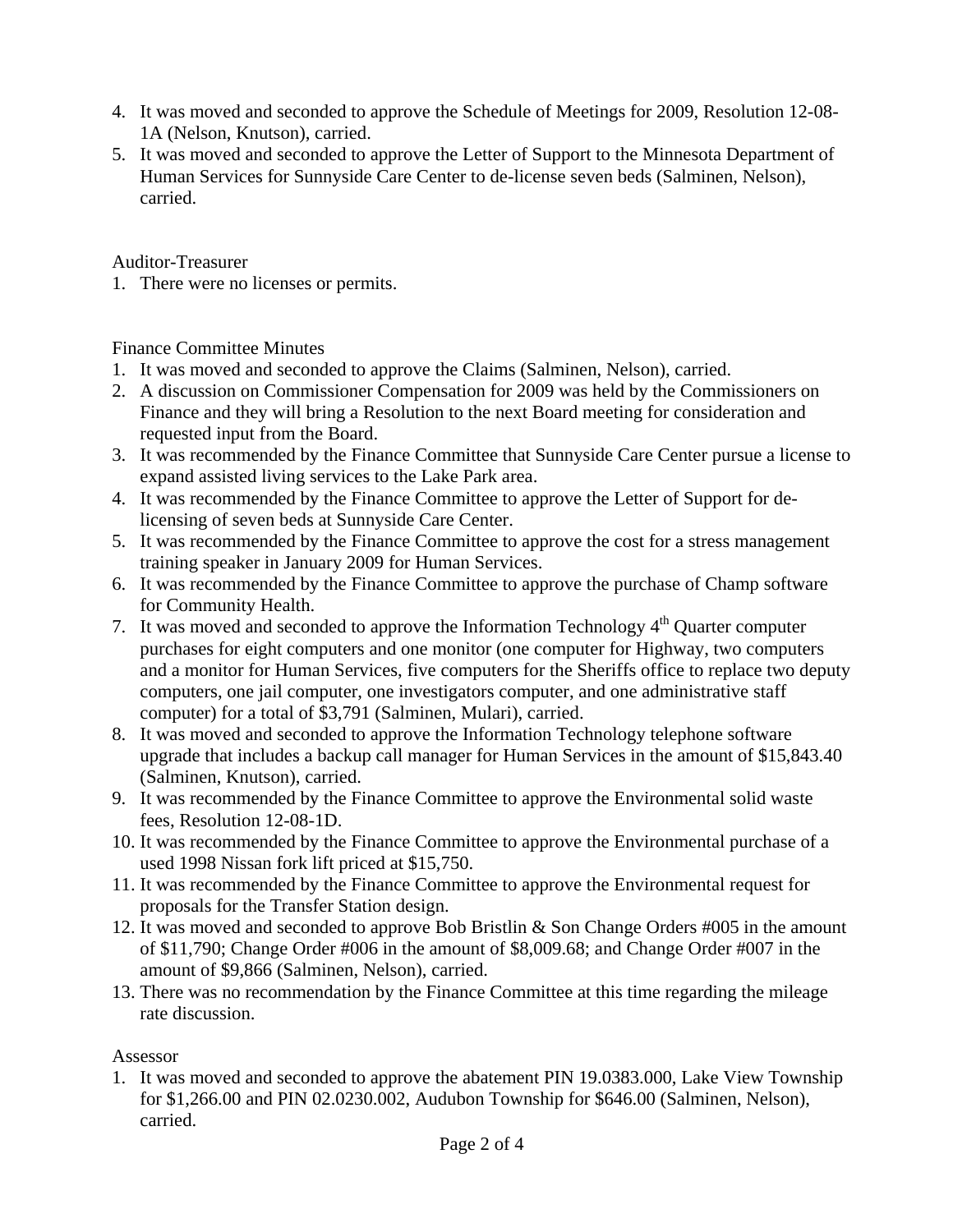Environmental

- 1. It was moved and seconded to approve the Solid Waste Fees for the tax year payable 2009, Resolution 12-08-1D (Mulari, Salminen), carried.
- 2. It was moved and seconded to approve the purchase of used 1998 Nissan forklift for \$15,750 plus taxes to be used in the Household Hazardous Waste facility (Mulari, Nelson), carried.
- 3. It was moved and seconded to approve the solicitation of proposals from firms for the Transfer Station design (Mulari, Knutson), carried.

Soil and Water

- 1. Becker County was the recipient of one of the first County Conservation Award presented by the Minnesota Board of Water and Soil Resources and the Association of Minnesota Counties at their Annual Conference in Duluth.
- 2. It was moved and seconded to approve the Ag Inspectors Annual Report (Nelson, Mulari), carried.
- 3. The Soil and Water Conservation District Program update was presented.
- 4. It was moved and seconded to approve the Natural Resource Block Grant Application (Mulari, Salminen), carried.

Sunnyside Care Center

1. It was moved and seconded to table the Lake Park Apartment Purchase discussion until the December 23rd meeting (Nelson, Mulari), carried.

Emergency Management

1. It was moved and seconded to approve the Emergency Management Hazard Mitigation Plan, DR-1419.02P to reimburse Becker County approximately \$1,100.00 (Mulari, Salminen), carried.

# Highway

- 1. It was moved and seconded to approve the Project Acceptance for Project S.A.P. 03-639-14 and to authorize the final payment in the amount of \$21,486.79, Resolution 12-08-1C (Salminen, Nelson), carried.
- 2. An update on the Five Year Plan Meeting held December  $11<sup>th</sup>$  was presented along with a color map.

# Human Resources

1. It was moved and seconded to approve the Personnel Policy Update to Section 14.7, Inclement Weather Policy, Resolution 12-08-1E (Mulari, Salminen), carried.

Human Services